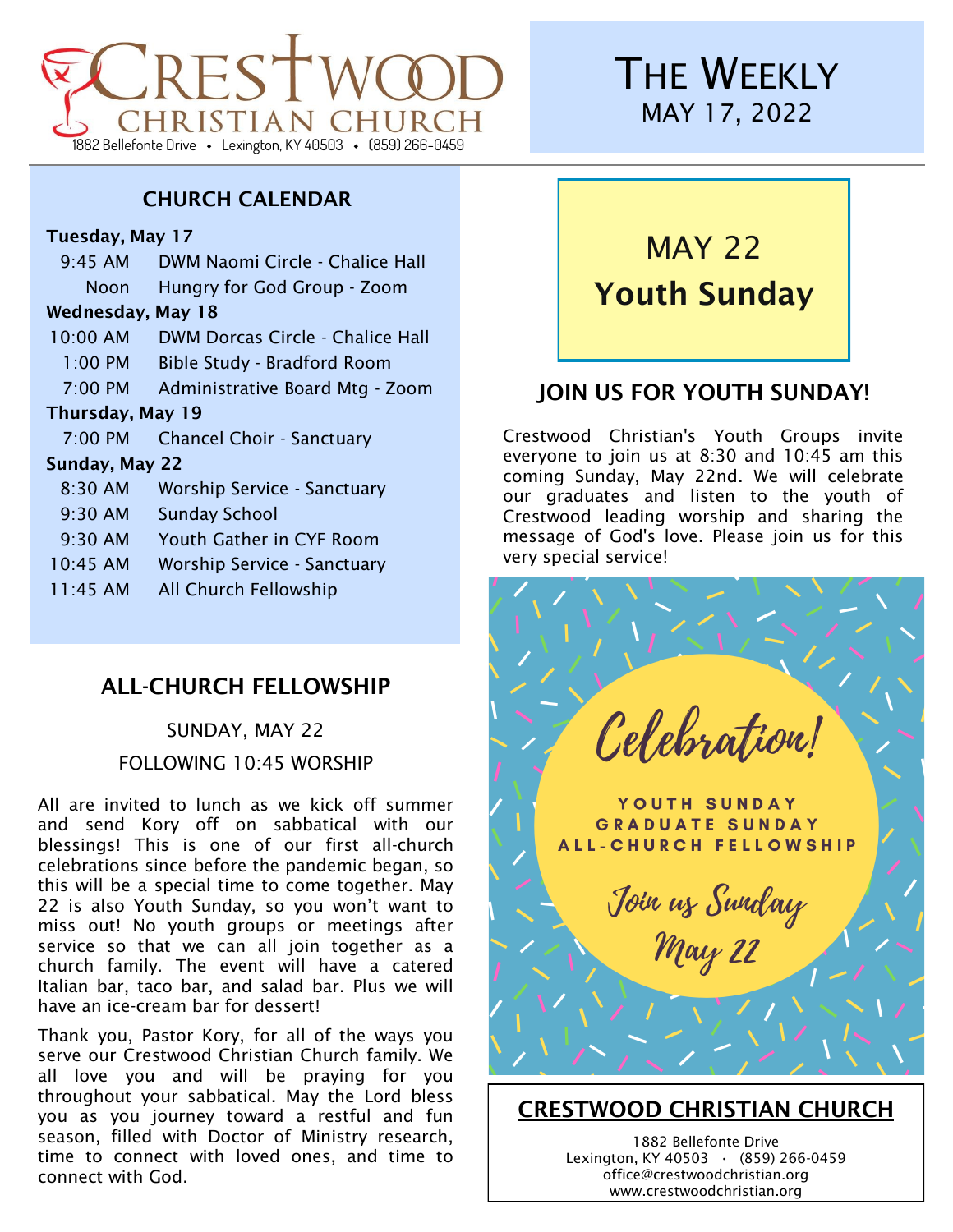#### Joys and Concerns

MEMBERS: Doug Hutcherson, Jeanne Jouett, Charlotte Shaver, Cyndi Wiseman

- FAMILY: Glenn Davis (brother of Julie McDonald), Linda Dearinger (sister-in-law of Lana Dearinger), the family of Helen Kemp (grandmother of Katie Neal), Charlie Tran (grandson of Monte LaFrana), Bob Vinson (brother-in-law of Lana Dearinger), Anisa Willis (daughter-in-law of Rose Willis)
- FRIENDS: Blake Brewster & Presley Brewster (of James Pelfrey), the family of Art Curtis (of Bettye Burns), Pierson Southern Daly (of Libby Wachtel), John & Liz Hamblin (of Crestwood), the family of James Kolasa (of Michelle DeLacey)
- ARMED FORCES: Anar Aliyev (of Crestwood), Paul Baird (grandson-in-law of Minva Hodgins), Karlis Bowman (nephew of Debbie Bowman Gardner), Matt Holman (son of Gaye Holman), Daniel Day (grandson of John and Carol Royse and son of Tracy Day), Bud DeLacey (nephew of Matt and Michelle DeLacey), Zoe McIntyre (granddaughter of John Sims), Daniel Sigler (son of David and Pam Sigler), Dalcus Sparks (nephew of Andrea Back)
- HEART-TO-HEART MEMBERS: Jean Aspley, Karen Billings, Lucy Booker, Margaret Buchanan, Joe Clark, Faye Cooper, Carolyn Floyd, Betty Shanklin, John Sims, John & Carolyn Thomas, Mary Janice Towles
- OUR WORLD COMMUNITY: We pray for the inmates of the Fayette County Detention Center and their families, for an end to the war in Ukraine, for the peace of God to rule in the hearts of our local and national leaders, for those affected by COVID and natural disasters, and for God's spirit of reconciliation to bring healing during these difficult times.



#### JOEY'S PASTOR'S CLASS PROJECT

Donations for Arbor Youth Services can be placed in bins at either church entrance. Thank you!

#### Needed Supplies Include\*:

Hygiene supplies (deodorant, liquid body wash, etc.); individually wrapped snacks (granola bars, etc.); towels and washcloths (new); new bedding (twin and queen); socks and underwear (adult size M, L, XL, and XXL (New); laundry detergent; paper towels; toilet paper; grocery and fast food gift cards; fuel gift cards; art supplies; nonperishable food items; activity-based gift cards (movie theater, Malibu Jacks, etc.); Bus passes (single ride or 30 day).

\*Please note that Arbor Youth Services is not accepting donations of used clothing or coats.

#### HABITAT FOR HUMANITY HOUSE FUNDRAISING

We need your help in fundraising for our Disciples for Habitat house. This will be our 30th annual build! This year's build, starting in June, will be the 37th sponsored Habitat for Humanity house by the Disciple Churches in the Lexington area. This year's house is being built at 223 Perry St. off of Manchester St. It will be one of five condos. Work begins on June 1; if you would like to help, contact Glenn Means at glennm@lexhabitat.org. Crestwood's fundraising goal is \$20,667. Please make your check out to Crestwood Christian Church with "Habitat" on the memo line or place cash in the pew envelope annotated "Habitat" on the outside. Help us continue this wonderful effort!

#### ELECTION DAY TODAY

Please note that we will have guests in the gym today as Crestwood serves as a voting center. Be courteous to our guests and be sure to go vote!



#### VACATION BIBLE SCHOOL REGISTRATION OPEN VBS DATES: JULY 11-14

Vacation Bible School registration is officially open! Join us July 11-14 from 6:00 PM to 8:15 PM. This year's theme is MONUMENTAL: Celebrating God's Greatness. [Click here or on the cacti to the right and](https://forms.gle/9gv9HCdayovGtr558)  [left to register your child for VBS.](https://forms.gle/9gv9HCdayovGtr558) Please note that you will need to fill out 1 form per child. Questions? Email Missy Wallace: missy@crestwoodchristian.org.